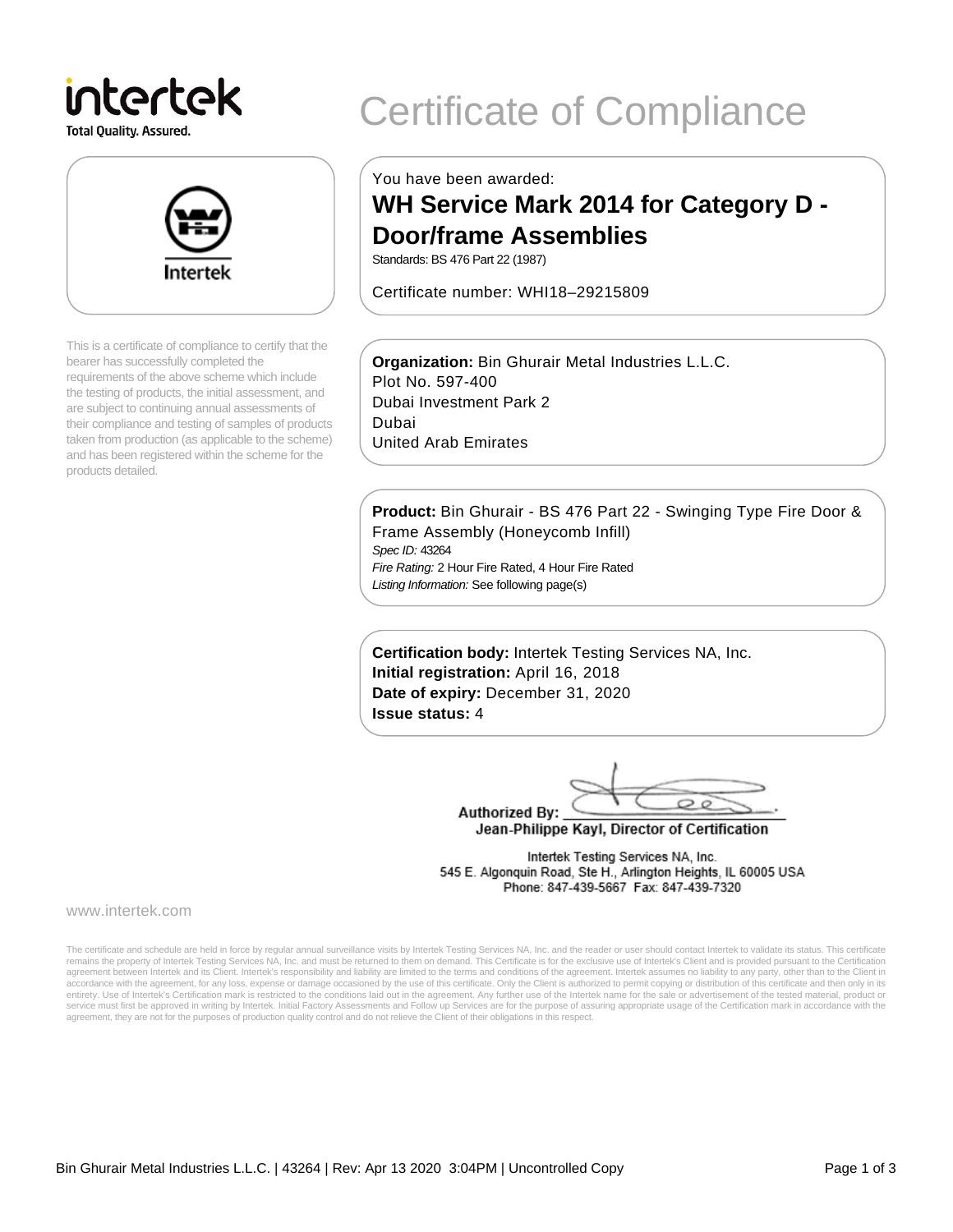## **LISTING INFORMATION**

#### **FIRE RESISTANT PRODUCT AND COMPONENTS**

Fire door and frame assembly - Honeycomb infill type

#### **PRODUCT COVERED**

Single and Double Leaf Steel Fire Door and Frame

#### **PRODUCT DESCRIPTION**

Single and Double leaf (1mm thick), hollow metal type, honeycomb infill fire doors intended for use in masonry constructions.

The door frame (1.2mm thick) can be installed with or without grouting.

Limitations: Minimum latch throw - 12mm.

#### **Maximum sizes for Single leaf door assembly:**

#### **For 240 minutes rating** (as tested):

Single door frame - 976mm x 2200mm x 146mm (w x h x jamb depth) Single door leaf - 870mm x 2132mm x 45mm (w x h x thickness)

Allowed Extended Sizes for **120 minutes or lower** fire rating:

|                  | Width (mm) $(30\%)$                                                                                               | Height (mm) (30%) Area (sq. m) (35%) |       |
|------------------|-------------------------------------------------------------------------------------------------------------------|--------------------------------------|-------|
|                  | Single Door Frame 1268<br>(at 2285mm height) $\left\vert \frac{2600}{\text{(at 1014mm width)}} \right\vert^{2.5}$ |                                      | 2.90  |
| Single Door Leaf | 1131<br>$\ $ (at 2214mm height) $\ $ (at 903mm width)                                                             | 12772                                | I2.50 |

#### Allowed Extended Sizes for **180 minutes** fire rating:

|                  | Width (mm) $(20%)$                                                                                                                                                                          | Height (mm) (20%) Area (sq. m) (25%) |              |
|------------------|---------------------------------------------------------------------------------------------------------------------------------------------------------------------------------------------|--------------------------------------|--------------|
|                  | Single Door Frame $\left\  \begin{array}{l} 1171 \\ (at 2292mm \text{ height}) \end{array} \right\  \left\  \begin{array}{l} 2640 \\ (at 1017mm \text{ width}) \end{array} \right\ ^{2.68}$ |                                      |              |
| Single Door Leaf | 1044<br>$\left\  \begin{array}{cc} 0 & 0 \\ \text{(at 2221mm height)} \end{array} \right\ $ (at 906mm width)                                                                                | 2558                                 | $\vert$ 2.32 |

#### **Maximum sizes for Double leaf door assembly:**

**For 240 minutes rating:** Double leaf door assembly not allowed for 240 minutes fire rating